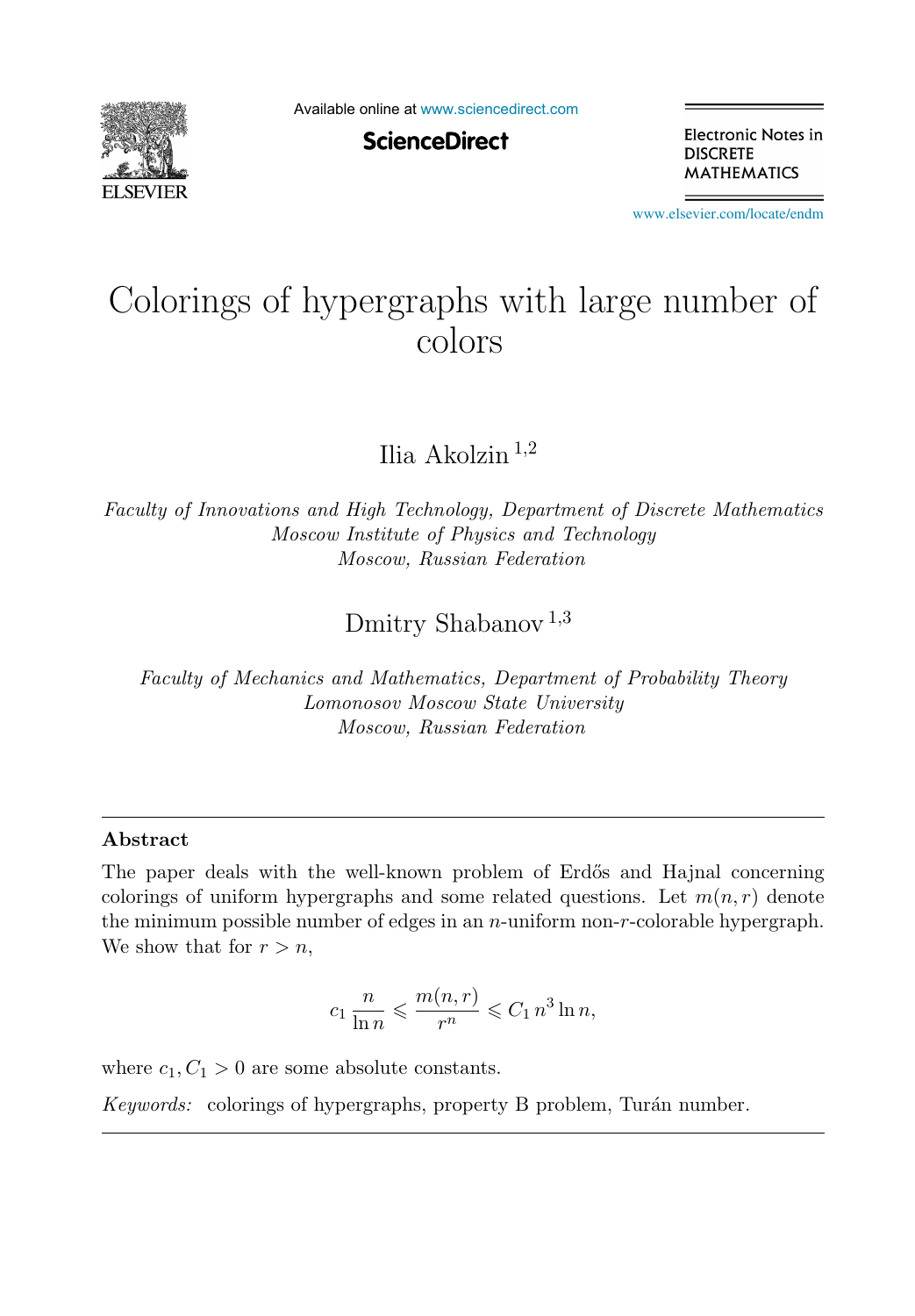## <span id="page-1-0"></span>**1 Introduction**

The paper deals the classical extremal combinatorial problem of P. Erdős and A. Hajnal concerning colorings of hypergraphs. Let us recall some definitions.

A vertex coloring of a hypergraph  $H = (V, E)$  is a mapping  $f: V \to \mathbb{N}$ . Coloring  $f$  is said to be *proper* for  $H$  if there is no monochromatic edges in this coloring. A hypergraph is called  $r\text{-}colorable$  if there is a proper coloring with r colors for it. The chromatic number of the hypergraph  $H, \chi(H)$ , is the least  $r$  such that  $H$  is  $r$  colorable, i.e. the minimum number of colors required for a proper coloring of H.

In 1961 P. Erdős and A. Hajnal proposed (see [\[1\]](#page-4-0)) to determine the value  $m(n, r)$  equal to the minimum possible number of edges in an *n*-uniform nonr-colorable hypergraph. Formally,

$$
m(n,r) = \min\{|E| : H = (V, E) \text{ is } n\text{-uniform}, \ \chi(H) > r\}.
$$

This problem, especially its 2-coloring case (Property B problem), has played a significant role in the development of probabilistic methods in combinatorics.

In 1963-64 Erdős showed that for hypergraphs the behavior of  $m(n, 2)$  is quite different. Similar estimates for  $m(n, r)$  obtained by the same way are the following  $(e.g., see [2])$  $(e.g., see [2])$  $(e.g., see [2])$ :

(1) 
$$
r^{n-1} \leqslant m(n,r) \leqslant \frac{e}{2} n^2 r^n \ln r \left( 1 + O\left(\frac{1}{n}\right) \right).
$$

The improvement of the lower bound in (1) has a long history (the reader is referred to the survey [\[2\]](#page-4-0) for the details). The best current estimates for constant number of colors and large uniformity parameter were obtained by D. Cherkashin and J. Kozik (see [\[3\]](#page-4-0)) for  $r > 2$ ,

(2) 
$$
m(n,r) = \Omega\left(\left(\frac{n}{\ln n}\right)^{\frac{r-1}{r}}r^{n-1}\right).
$$

In case when  $r = 2$  the best result was obtained by J. Radhakrishnan and A. Srinivasan (see [\[4\]](#page-4-0))

In the current paper we study the Erdős–Hajnal problem in the case when r is large and n small. In [\[5\]](#page-4-0) N. Alon showed that for  $r \gg n$ , the estimate (1)

<sup>1</sup> This work was supported by Russian Foundation of Fundamental Research (grant 15- 01-03530-a), by the program "Leading Scientific Schools" (grant no. NSh-2964.2014.1)and by the grant of the President of Russian Federation MK-692.2014.1

 $2$  Email: iakolzin@gmail.com

<sup>3</sup> Email: dm.shabanov.msu@gmail.com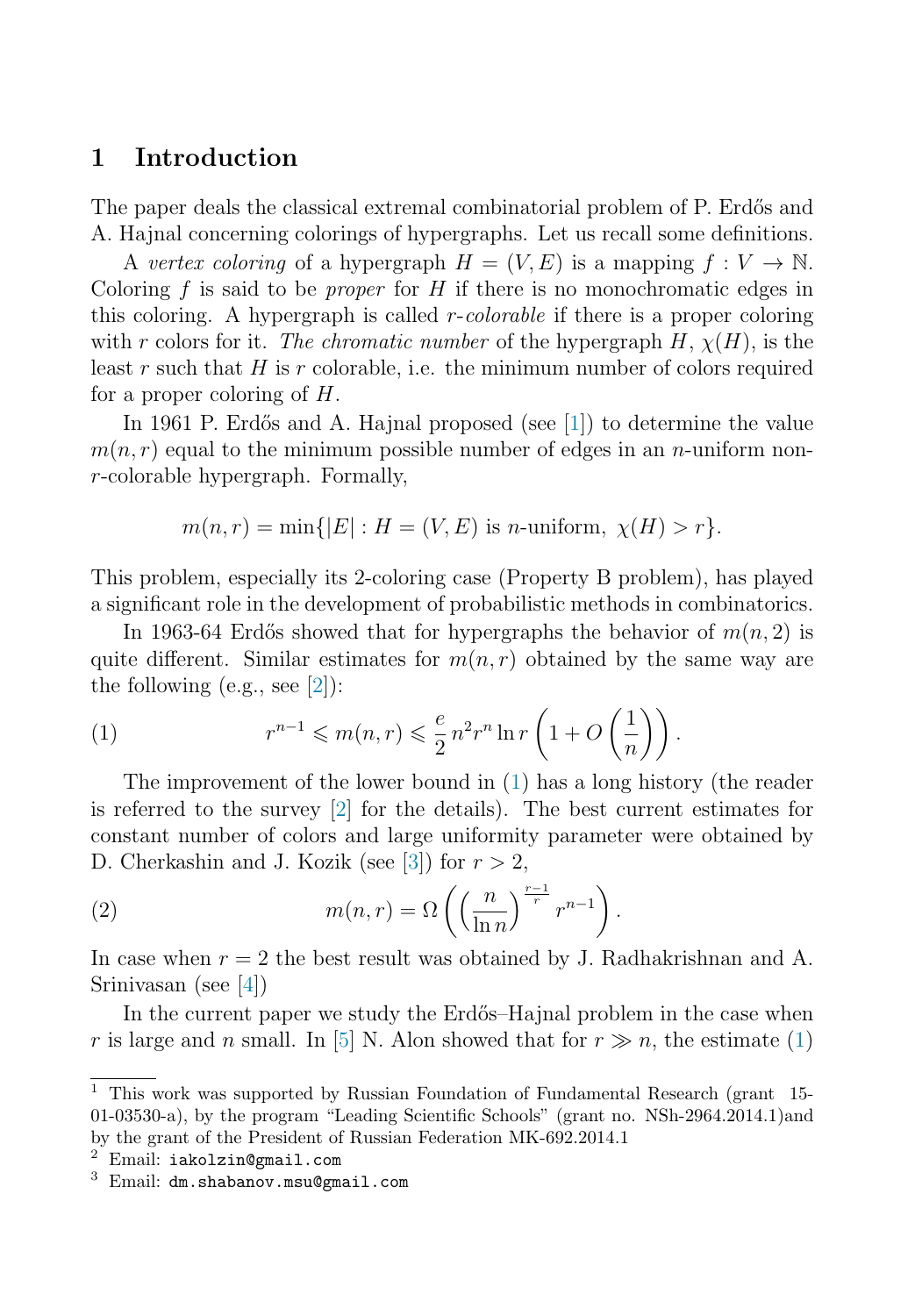<span id="page-2-0"></span>is far away from the right answer. He proved that if  $n \to \infty$  and  $r/n \to \infty$ then

(3) 
$$
m(n,r) = O\left(n^{5/2}(\ln n)\left(\frac{3}{4}\right)^n \binom{r(n-1)+1}{n}\right).
$$

The first result of the paper refines Alon's result (3) as follows.

**Theorem 1.1** Suppose  $r > n$ . Then

(4) 
$$
m(n,r) = O\left(n^{7/2}(\ln n)\left(\frac{1}{e}\right)^n \binom{r(n-1)+1}{n}\right) = O\left(n^3(\ln n)r^n\right).
$$

The first lower bound for  $m(n, r)$  of order  $r^n$  for large values of r (note that the bounds [\(1\)](#page-1-0), [\(2\)](#page-1-0) give only  $r^{n-1}$ ) was also obtained by Alon in [\[5\]](#page-4-0). He showed that

(5) 
$$
m(n,r) > (n-1)\left\lceil \frac{r}{n} \right\rceil \left\lfloor \frac{n-1}{n}r \right\rfloor^{n-1},
$$

which for  $r>n$ , implies that  $m(n,r) = \Omega(r^n)$ . A better result can be established by the help of a criterion for r-colorability of an arbitrary hypergraph in terms of so-called *ordered r-chains* proved by A. Pluhár in  $[6]$  (see Section 2 for the details). By using this criterion and some additional observation concerning the number of ordered r-chains Shabanov (see  $[2]$ ) showed that for  $r > n \ m(n,r) = \Omega \left( n^{1/2} r^n \right).$ 

We prove the following extension of the results [\(2\)](#page-1-0) and (5).

**Theorem 1.2** There exists an absolute constant  $c_1 > 0$  such that for any  $r>n,$ 

(6) 
$$
m(n,r) \geqslant c_1 \left(\frac{n}{\ln n}\right) r^n.
$$

One can consider the following "local" generalization of the extremal value  $m(n, r)$ . Let  $d(n, r)$  denote the minimum possible value of the maximum edge degree in an *n*-uniform hypergraph with chromatic number greater than  $r$ . Recall that the degree of an edge is the number of other edges of a hypergraph intersecting this edge. The maximum edge degree of a hypergraph H is denoted by  $D(H)$ .

In the current paper we also establish new bounds for the local variant of the problem.

**Theorem 1.3** There exist some absolute constants  $c, C > 0$  such that for any  $r>n\geqslant 3$ ,

(7) 
$$
c \cdot \frac{n}{\ln n} \leqslant \frac{d(n,r)}{r^{n-1}} \leqslant C \cdot n^3 \ln n.
$$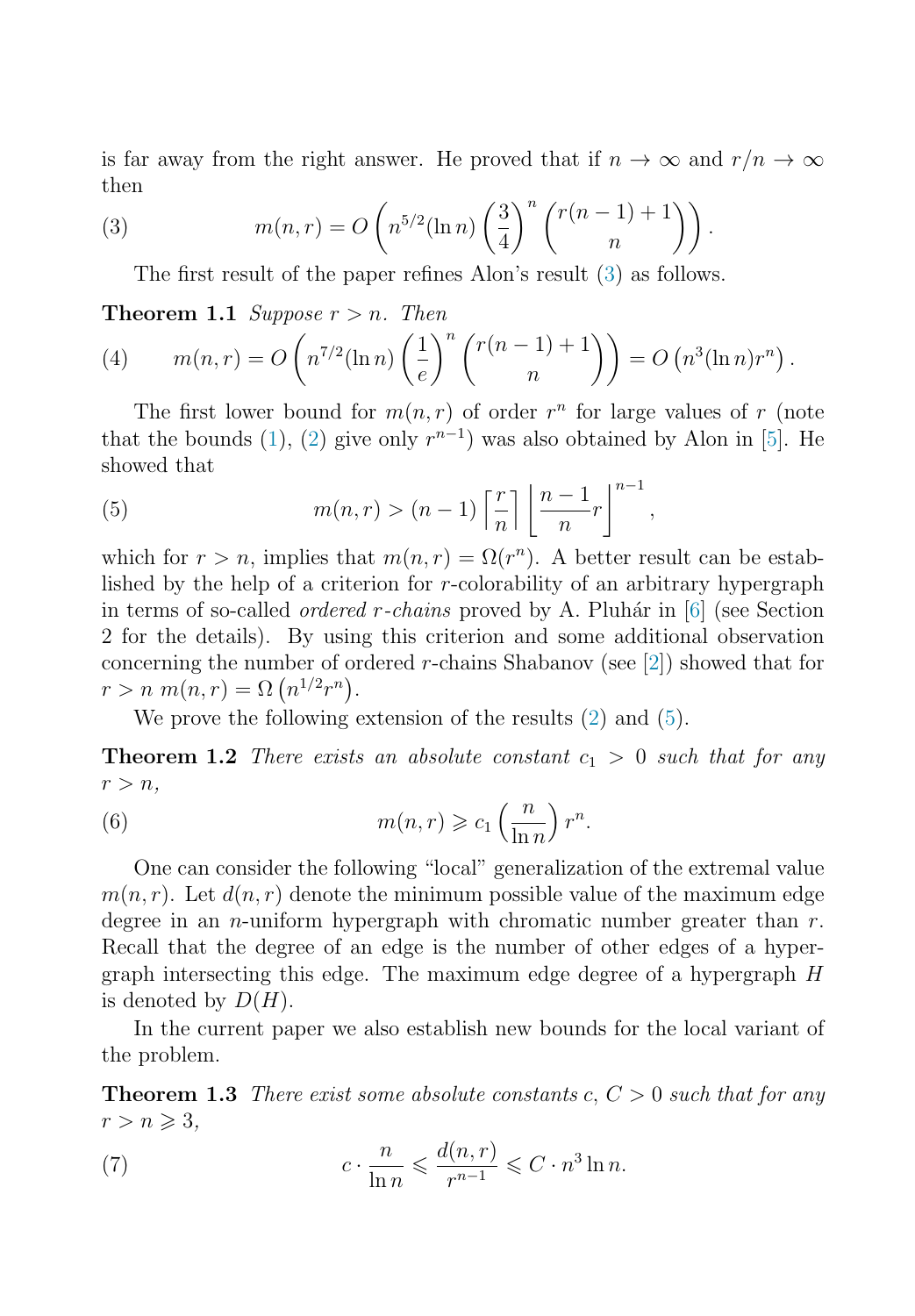## **2 Ideas of the proofs**

In the current section we give the main ideas that underlie the proofs of our results. We shall start with the lower bound in Theorem [1.2.](#page-2-0)

#### 2.1 Lower bound for  $m(n,r)$

The proof is just a combination of Alon's idea from [\[5\]](#page-4-0) with the argument of Cherkashin and Kozik from [\[3\]](#page-4-0). Let  $H = (V, E)$  be an *n*-uniform hypergraph with small number of edges:

(8) 
$$
|E| \leqslant c(n-1)b\left(\frac{n}{\ln n}\right)^{\frac{a-1}{a}}a^{n-1},
$$

where  $a = \lfloor \frac{n-1}{n}r \rfloor$  and  $b = r - a = \lceil \frac{r}{n} \rceil$ . We want to show that there exists a proper coloring with  $r$  colors for  $H$ .

A remarkable approach for establishing the r-colorability of a hypergraph is the following criterion, obtained by Pluhár in [\[6\]](#page-4-0). Suppose  $|V| = N$  and let  $\sigma: V \to \{1, \ldots, N\}$  be an ordering of the vertices of H. An ordered tuple  $(A_1, \ldots, A_r)$  is said to form an ordered r-chain with respect to  $\sigma$  if for every  $j = 1, \ldots, r - 1, |A_j \cap A_{j+1}| = 1$  and  $\sigma(v) \leq \sigma(u)$  for any  $v \in A_j$ ,  $u \in A_{j+1}$ . The next statement (Pluhár's criterion) connects the existence of a proper r-coloring with the presence of an ordering without ordered  $r$ -chains.

**Pluhár's criterion.** A hypergraph is r-colorable if and only if there exists an ordering of its vertex set without ordered r-chains.

Let  $(X_v, v \in V)$  be a set of independent random variables with uniform distribution on [0, 1]. For every edge  $A \in E$ , we introduce  $f(A) =$  $\min_{v \in A} X_v$ ,  $l(A) = \max_{v \in A} X_v$ . Let  $p = \frac{2 \ln n}{n} \in (0, 1)$ . An edge A is called bad if the following event holds

$$
\mathcal{B}(A) = \left\{ l(A) - f(A) \leqslant \frac{1-p}{a} \right\}.
$$

The edges, which are not bad, are called *good*. The set of the all good edges forms a random hypergraph  $H'$ . We show by using Pluhár's criterion that  $H'$  is a-colorable with positive probability. Moreover, we prove that with probability at least 1/3 the events  $X < (n-1)b$  and  $\chi(H') \leq a$  hold simultaneously. Here X denotes the number of bad edges.

Let us fix a proper coloring of H' with a colors  $\{1, 2, \ldots, a\}$ . Then only bad edges can be monochromatic in the hypergraph  $H$ . We can use the remained  $(r - a)$  colors to recolor some vertices from them and get a proper coloring of  $H$  with  $r$  colors.